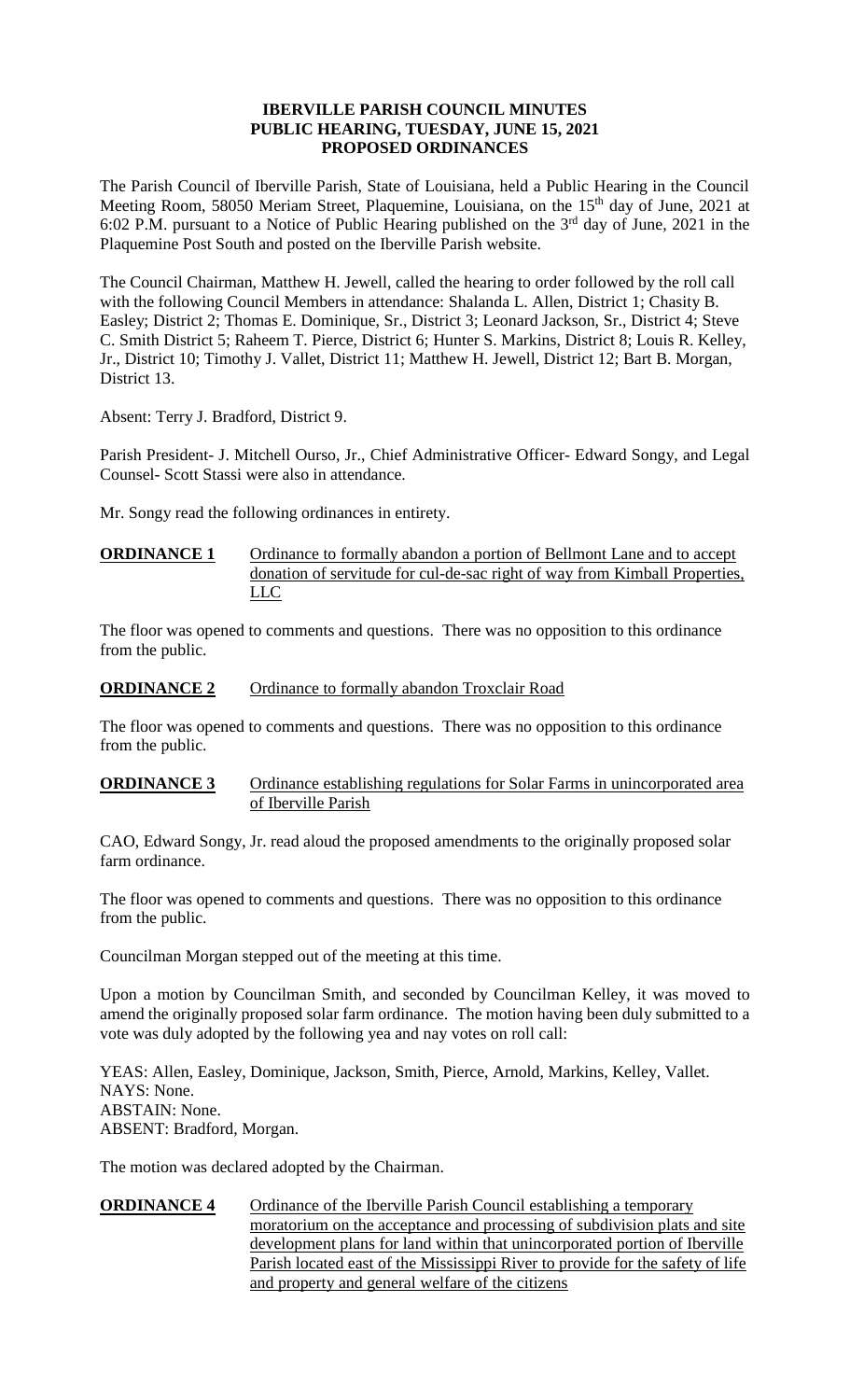The floor was opened to comments and questions. Several people registered to speak on this item.

Scott DeJean spoke in opposition of this proposed moratorium ordinance. He is a property owner for Bayou Manchac Holding which is north of St. Gabriel. He works with a developer called American Homeland that is developing Riverstone Subdivision. He stated three years ago this project was approved by the St. Gabriel Planning Commission and the St. Gabriel City Council. He stated the Parish has very high standards and he believes the Parish should approve the projects individually and not implement a moratorium. Chairman Jewell asked if this development was in the corporate limits of St. Gabriel, and Mr. DeJean stated yes it was. Chairman Jewell advised him that the moratorium is for the unincorporated areas of the Parish only. President Ourso stated they have an attorney on site for this company. He advised the Council to not comment and allow the Parish's attorney to speak with their attorney.

Peter Losavio, Jr. spoke in opposition of this moratorium ordinance. He stated he is the manager of Bayou Manchac Holding. His staff presented a 700 page drainage report to the Council. He stated it will improve the drainage by 55%. He spoke about the four retention ponds that will prevent flooding on this property. He firmly believes the Council should approve this development to relieve the flooding in the area and to also increase the tax base in St. Gabriel.

Anthony Gambino, Jr. spoke in opposition of this moratorium ordinance. He is the co-council for this development. He stated this development has been under intense engineer scrutiny and explained that the 700 page report concludes that it will benefit the flow of water in the area and has no adverse effect on watershed. He asked the Council to consider exempting current projects from the moratorium. He explained that Ascension Parish did provide exemptions for developments in the works prior to their moratorium.

Chairman Jewell stated the flooding is every year, and the developments are filling up the wetlands that hold water and slows down the flow of the water. He stated we have a problem and we need to slow it down and address these current issues of flooding. He explained his heart is with the people of this Parish that are under water, and we need smart growth for the future.

Jeremy Cronan spoke in favor of the moratorium ordinance. He moved into Meadow Oaks Subdivision in St. Gabriel in March of 2020. His subdivision has been holding water for over 4 weeks now. He stated the Council has done nothing for his subdivision. He is against the development that was discussed early because the water from their development and retention ponds will flow into his subdivision. He discussed everything he and his family has been dealing with for the last 4 weeks due to the flooding.

Ray Gaubert spoke in favor of the moratorium ordinance. He moved into Meadow Oaks in St. Gabriel and doesn't have flood insurance because it is not in a flood zone. He was told it doesn't flood there then he found out it flooded in 2016. His home flooded in the first 2 weeks of owning it. He drives an hour and half away to work and has to come home to a flooded subdivision in a brand new truck through the flood water. He asked for a solution. He complimented Parish President Ourso for laying down in the road for his constituents.

Councilman Leonard Jackson stated he has served on the Police Jury and then Parish Council since 1988. This is the worst amount of rain there has ever been. He went out to Meadow Oaks Subdivision and spoke to some of the residents. He stated all of the Parish canals have been cleaned all the way to Spanish Lake and Alligator Bayou. When you get that amount of rain, there is nothing you can do. Councilman Jackson stated the Parish and the City of St. Gabriel are doing everything they can do about this.

Councilman Bart Morgan stated they didn't just sit back and do nothing, he stated they were at Bayou Manchac putting the aqua damns up and if not for that they would have had more water in their homes in Meadow Oaks. He is paying someone out of his own pocket to ride out in a boat tomorrow to see if there is a plug in any of the canals along his district.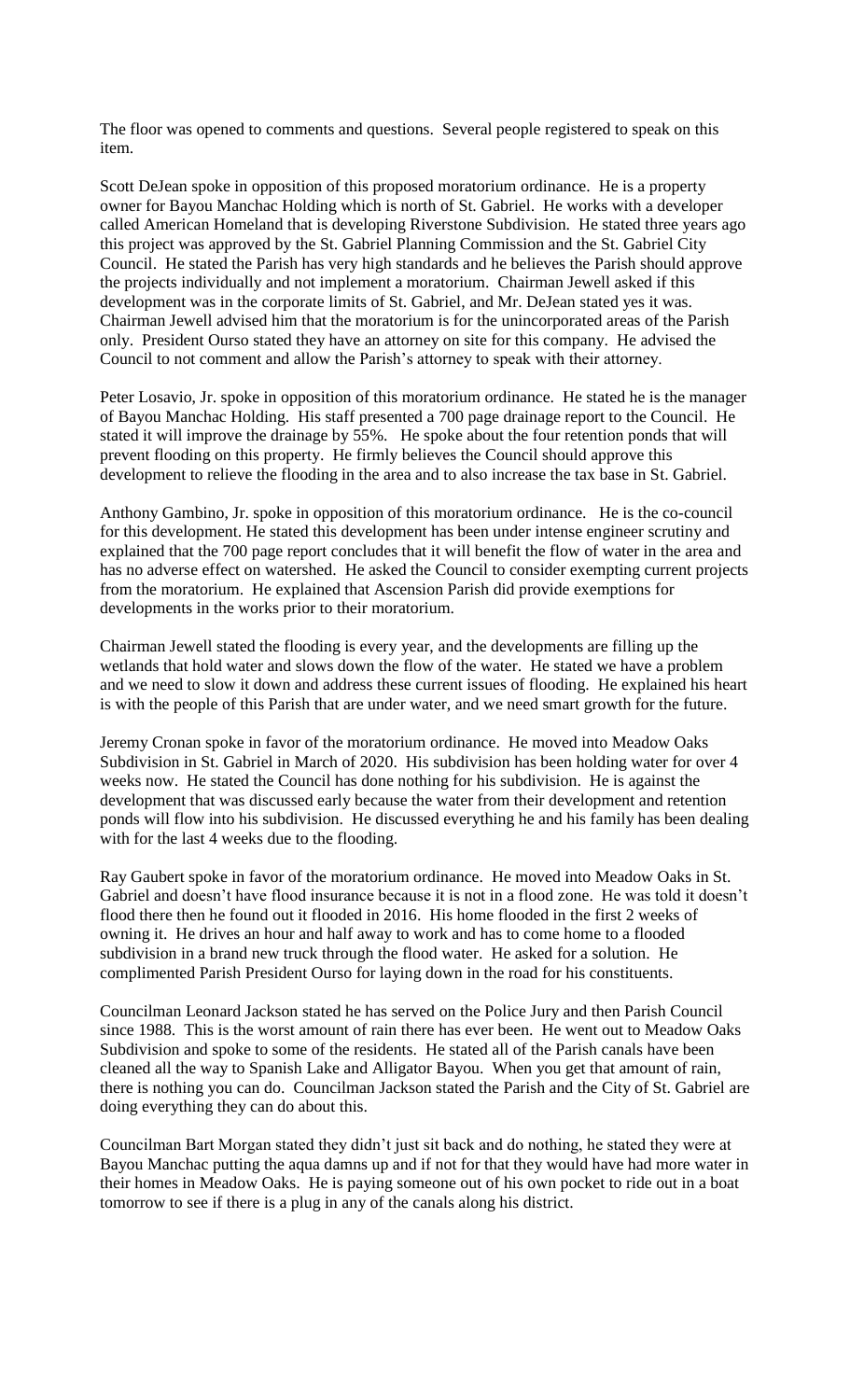There being no further business to be conducted, the hearing was adjourned at 7:02 p.m.

/s/ KIRSHA D. BARKER /s/ MATTHEW H. JEWELL COUNCIL CLERK COUNCIL CHAIRMAN

### **IBERVILLE PARISH COUNCIL MINUTES REGULAR MEETING, TUESDAY, JUNE 15, 2021**

The Parish Council of Iberville Parish, State of Louisiana, met in Regular Session, in the Council Meeting Room, 2nd Floor, Courthouse Building, 58050 Meriam Street, Plaquemine, Louisiana, on the  $15<sup>th</sup>$  day of June, 2021.

The Council Chairman, Matthew H. Jewell, called the meeting to order at 7:07 p.m. followed by the roll call with the following Council Members in attendance: Shalanda L. Allen, District 1; Chasity B. Easley; District 2; Thomas E. Dominique, Sr., District 3; Leonard Jackson, Sr., District 4; Steve C. Smith District 5; Raheem T. Pierce, District 6; Hunter S. Markins, District 8; Terry J. Bradford, District 9; Louis R. Kelley, Jr., District 10; Timothy J. Vallet, District 11; Matthew H. Jewell, District 12; Bart B. Morgan, District 13.

### Absent: None.

Parish President- J. Mitchell Ourso, Jr., Chief Administrative Officer- Edward Songy, and Legal Counsel- Scott Stassi were also in attendance.

A quorum was present and due notice had been posted and published in the Plaquemine Post South newspaper on the  $10<sup>th</sup>$  day of June, 2021. The Pledge of Allegiance followed.

Council Chairman Jewell called for anyone wanting to make public comments to register with the Clerk.

### ADDENDUM

None.

### PRESENTATIONS AND APPEARANCES

None.

#### APPROVAL OF MINUTES

Upon a motion by Councilman Bradford, and seconded by Councilman Arnold, it was moved to wave the reading of the minutes of May 25, 2021 and approve as written. The motion having been duly submitted to a vote was duly adopted by the following yea and nay votes on roll call:

YEAS: Allen, Easley, Dominique, Jackson, Smith, Pierce, Arnold, Markins, Bradford, Kelley, Vallet, Morgan. NAYS: None. ABSTAIN: None. ABSENT: None.

The motion was declared adopted by the Chairman.

#### PRESIDENT'S REPORT

President Ourso reported on the following:

• President Ourso stated he feels for the flood victims. He stated this is the first time that both sides of the Parish flooded at the same time. In 2016, the locks were opened to relieve the water from the east side, but this time we were not so lucky since both sides were too high for the water to drain anywhere. The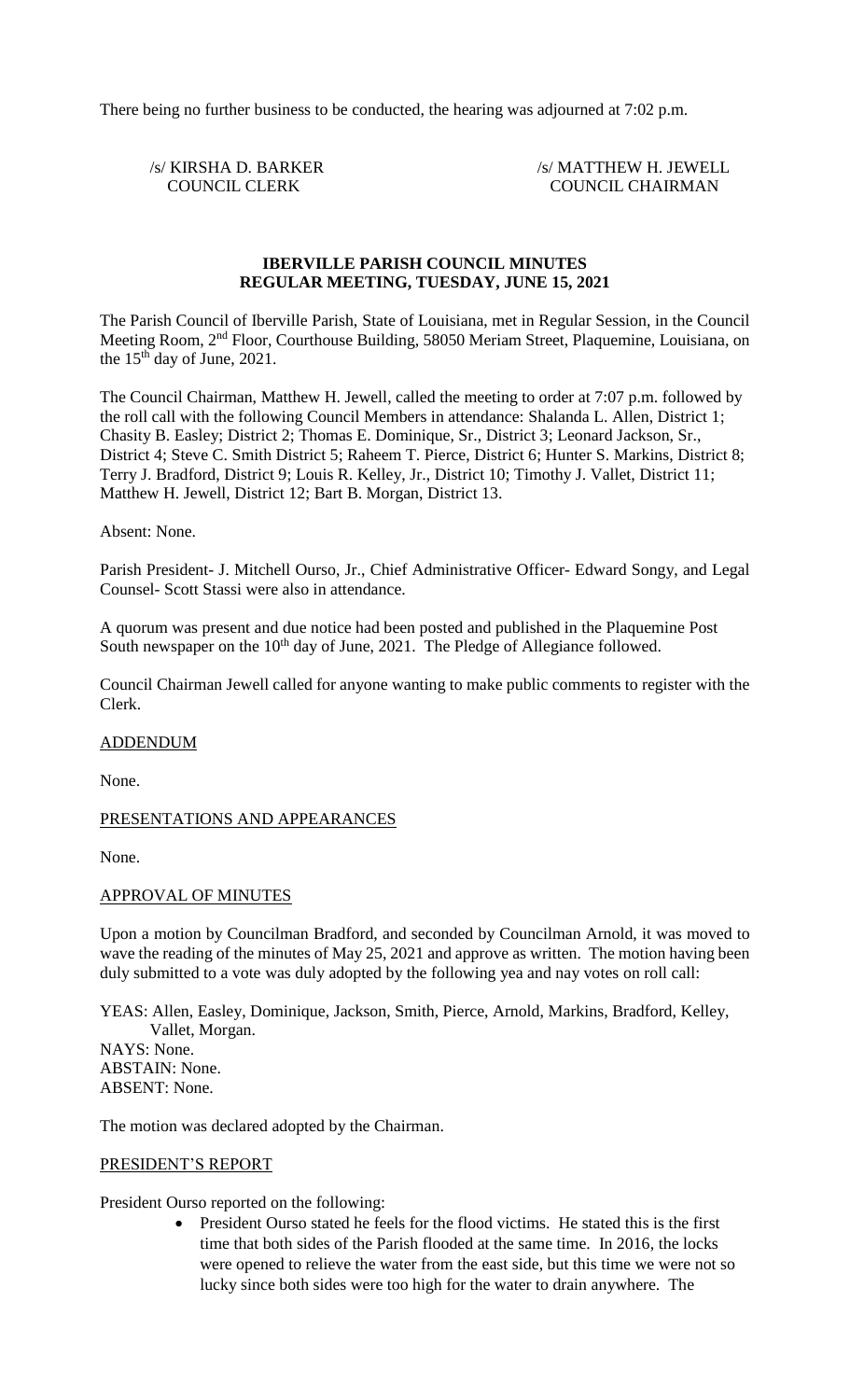Congressional District stated this drainage problem is bigger than Iberville Parish, and it will require Congressional help to resolve. He stated the Parish is doing everything they can to drain this water out. The water system can't handle this tremendous amount of rain. He wants to help these people, but the watershed ends at the floodgate of Bayou Pigeon and Bayou Sorrel. It would take millions of dollars and 8 to 10 years of development to pump the water over into the spillway. The tow boat industry has suffered with the Intracoastal being closed. If they buy \$1000 worth of diesel that goes into the tow boat there is a tax of 25% that goes to the Corps of Engineers.

- In 2016 on the east side, over 2 feet of water came across Manchac Road. There was a meeting on the east side and he told those people he was sorry for their loss, he told himself he wouldn't allow that to happen again. In 2021 they put out the aqua damns for 17 days straight to keep the water off of Manchac Road, and was successful in stopping the water from East Baton Rouge Parish from coming into the east side of the Parish. The rain water came from God himself not from another Parish. Spanish Lake is 17,000 acres and 75% is in Iberville Parish, and 1 inch of water totals to 475 million gallons of water in Spanish Lake. During the flooding the Parish made 3 road cuts, and Ascension Parish made 2 road cuts. The pumps in Ascension are helping the Parish as well. Until Sunday, June  $6<sup>th</sup>$ everything that had drained all came back up again during the rain. He is concerned for the west side and the east side for the projected rain this weekend. With the continued development of East Baton Rouge Parish the Spanish Lake can no longer handle this amount of water.
- President Ourso stated regarding the proposed moratorium ordinance, he met with the Mayor of St. Gabriel, and has never received a letter from the City of St. Gabriel approving the drainage study for the development of the Riverstone Subdivision. Spanish Lake is inundated and can't take anymore water; there can't be any more developments draining into retention ponds that drain into Spanish Lake. It would be ludicrous to allow more developments. He has people manning the area 24/7 to watch over the road cuts, and if this rain comes this weekend then the road cuts will be restored and the floodgates will be closed.
- The Parish doesn't deal with DSLD, they only deal with the developer for water and gas. He didn't design those roads in Meadow Oaks Subdivision, the City of St. Gabriel did. The roads are designed to be used as canals for drainage once the retention ponds are full. They know this is a private homeowners association. He stated he will answer any questions regarding the east side and Mr. Mark Migliacio will answer any questions regarding the west side. He stated Mr. Migliacio did a marvelous job.
- Orientation for the student summer workers is this Thursday, June 17, 2021 and Monday the  $21<sup>st</sup>$  is their first day.
- Blunt Construction was the lowest bidder at \$1.1 million for the Parks and Recreation Maintenance facility.

### FINANCIAL REPORT

Finance Director, Randall Dunn stated the financial statements were handed out to the Council tonight since this meeting was early in the month. He stated for them to call him if there were any questions.

## OLD BUSINESS

### **ORDINANCE IPC# 006-21**

## **ORDINANCE TO FORMALLY ABANDON A PORTION OF BELLMONT LANE AND TO ACCEPT DONATION OF SERVITUDE FOR CUL-DE-SAC RIGHT OF WAY FROM KIMBALL PROPERTIES, LLC**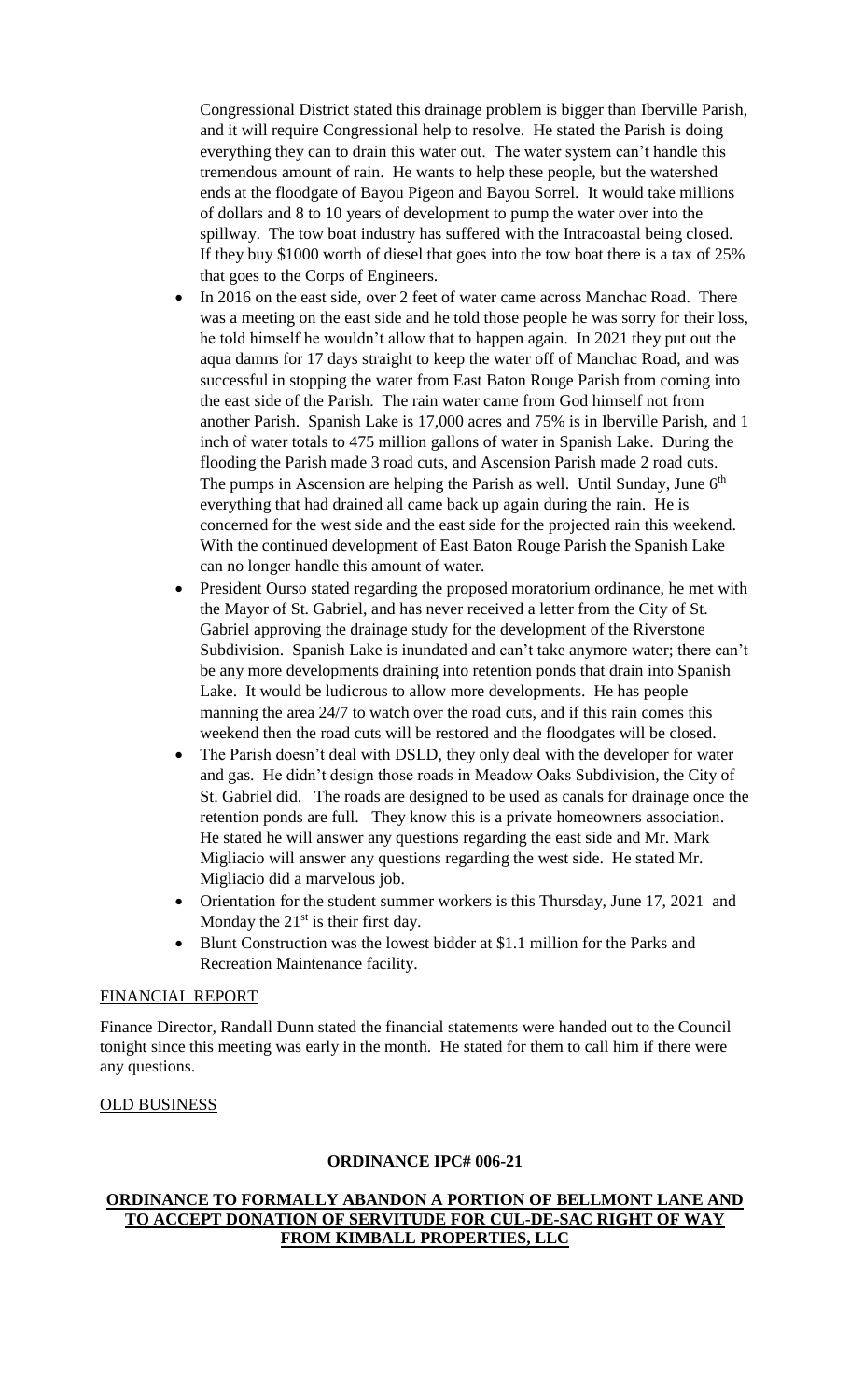WHEREAS, Louisiana Revised Statute 48:701 provides that the Parish governing authority may revoke and set aside the dedication of all roads, streets, and alleyways laid out and dedicated to the public use, when the road, street, and alleyway has been abandoned or is no longer needed for a public purpose, and upon revocation the soil covered and embraced in the road, street or alleyway shall revert to the then present owner(s) of land contiguous thereto.

WHEREAS, a portion of Belmont Lane, excluding the current drainage ditches adjacent to the existing portion of Belmont Lane that ends near the eastern Atchafalaya Basin levee, including the bridge section is to be abandoned as the bridge is no longer suitable for public transportation based on the finding of the bridge inspection report in May of 2019 a copy of which is attached to this ordinance and incorporated by reference. The portion of Belmont Lane to be abandoned, including the bridge portion, is more particularly described on the map entitled, "MAP PREPARED BY PAN AMERICAN ENGINEERS, LLC, DATED THE 5<sup>TH</sup> DAY OF MARCH, 2021, SHOWING PORTION OF BELMONT LANE AND BRIDGE TO BE ABANDONED BY IBERVILLE PARISH COUNCIL".

WHEREAS, the Parish has constructed a new bridge in 2016, known as the Musson Lane Bridge, which is approximately 3 miles from the existing Belmont Lane Bridge, which can provide access to the Atchafalaya levee and land within the Atchafalaya flood basin.

WHEREAS, the current condition of the existing Belmont Lane bridge is not suitable and safe for the general motoring public, and in order to protect the safety of the motoring public, it is in the best interest of the Parish to close and abandon the portion of Belmont Lane and the bridge to protect the interest of the Parish Council and the general motoring public as denoted on the attached survey plat map. The Parish Council will denote the abandoned portion of Belmont Lane and bridge and install the proper signage notifying the motoring public of the road/bridge closure at the western end of Belmont Lane.

WHEREAS, the abandoned portion of Belmont Lane and bridge shall revert to the adjacent landowner(s), namely, Kimball Properties, LLC, in full ownership in accordance with Louisiana law.

WHEREAS, since Belmont Lane will become a "dead end street", the Parish will acquire a culde-sac right of way by donation from Kimball Properties, LLC, to allow for public vehicular traffic to turn around at the western end of Belmont Lane. The cul-de-sac right of way being donated to the Iberville Parish Council by Kimball Properties, LLC is more particularly described on a survey plat map prepared by Pan American Engineers, LLC dated the 5<sup>th</sup> day of March, 2021, and entitled, "ROUTE SURVEY TO INDICATE VARYING WIDTH ROADWAY FOR CONSTRUCTION OF CUL-DE-SAC ON THE PROPERTY OF KIMBALL PROPERTIES, LLC, LOCATED IN SECTION 89, TOWNSHIP 7 SOUTH, RANGE 9 EAST, IBERVILLE PARISH, LOUISIANA". A copy of the cul-de-sac survey map is attached to this ordinance and is incorporated by reference.

NOW, THEREFORE, BE IT ORDAINED BY THE IBERVILLE PARISH COUNCIL AS FOLLOWS: That the western end of Belmont Lane and Bridge as depicted and described on the attached survey plat map be abandoned by the Parish and that upon final passage of this ordinance a certified copy be filed in the conveyance records of Iberville Parish.

BE IT FURTHER ORDAINED BY THE IBERVILLE PARISH COUNCIL, that the donation of the cul-de-sac right of way from Kimball Properties, LLC be accepted by the Iberville Parish Council for the Parish to construct a cul-de-sac at the western end of the public portion of Belmont Lane in accordance with the attached survey plat map, to be recorded in the conveyance records of Iberville Parish.

The foregoing ordinance which was previously introduced at the regular meeting of the Iberville Parish Council on May 25, 2021 and a summary thereof having been published in the official journal on June 3, 2021, the public hearing on this ordinance held on the  $15<sup>th</sup>$  day of June, 2021, at 6:00 p.m., in the Council Meeting Room, 58050 Meriam Street, Plaquemine, Louisiana, was brought up for final passage with a motion by Councilman Kelley, and seconded by Councilman Pierce, having been duly submitted to a vote, the ordinance was duly adopted by the following yea and nay vote on roll call: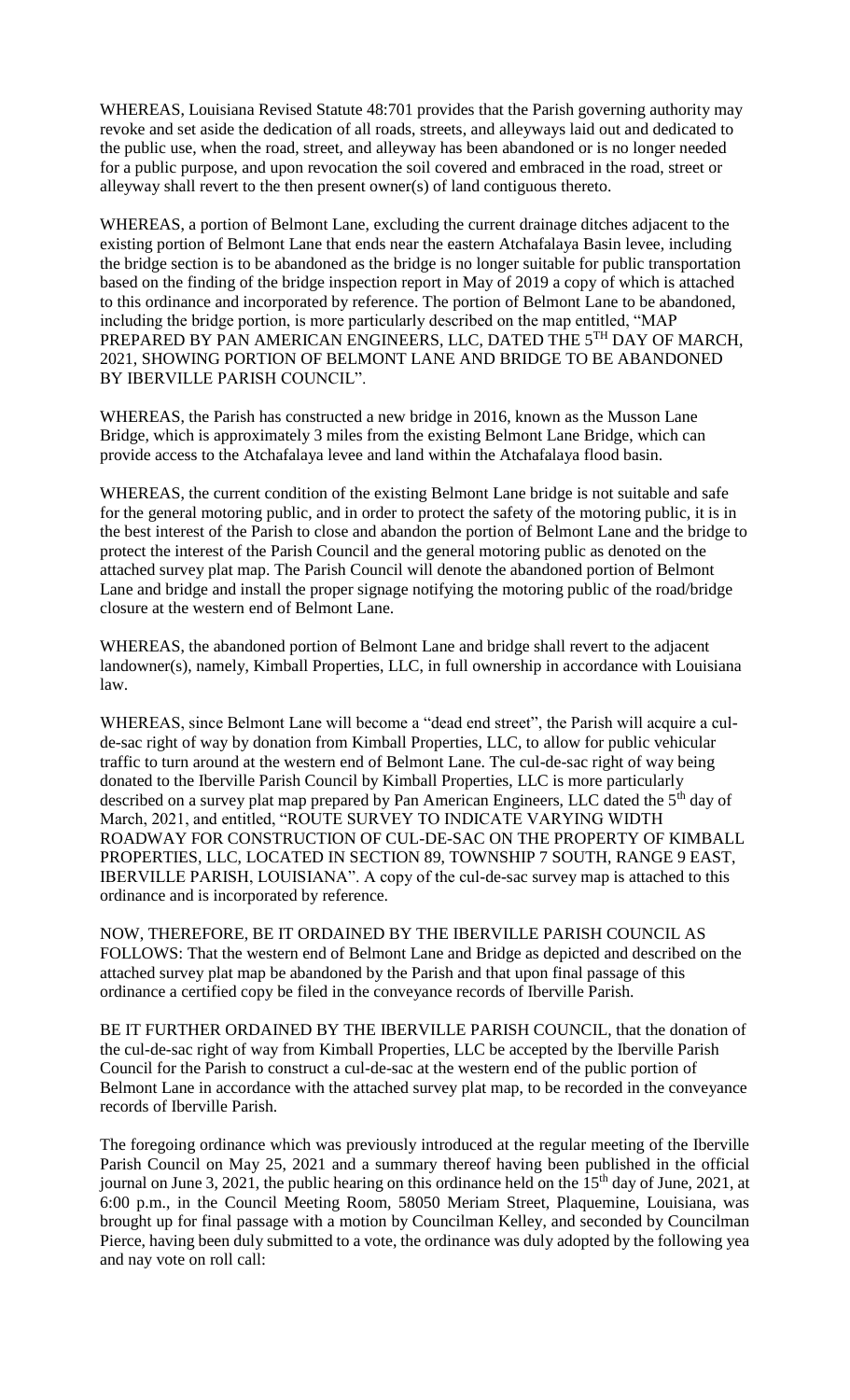YEAS: Allen, Easley, Dominique, Jackson, Smith, Pierce, Arnold, Markins, Bradford, Kelley, Vallet, Morgan.

NAYS: None. ABSTAIN: None. ABSENT: None.

The ordinance was declared adopted by the Chairman on the  $15<sup>th</sup>$  day of June, 2021.

## **ORDINANCE IPC# 007-21**

#### **ORDINANCE TO FORMALLY ABANDON TROXCLAIR ROAD**

 WHEREAS, Louisiana Revised Statute 48:701 provides that the Parish governing authority may revoke and set aside the dedication of all roads, streets, and alleyways laid out and dedicated to the public use, when the roads, streets and alleyways have been abandoned or are no longer needed for a public purpose, and upon revocation the soil covered by and embraced in the roads, streets, or alleyways shall revert to the then present owner or owners of the land contiguous thereto.

 WHEREAS, the Troxclair Road intersects with LA Highway 405 (River Road) and was utilized to access residential homes adjacent to the roadway. Shintech Louisiana, LLC has acquired all of the residential property adjacent to Troxclair Road ant the roadway is no longer needed for public use or purpose as there are no private residences to be served by this roadway. Troxclair Road is located wholly within the Shintech Louisiana, LLC industrial facility and this roadway no longer forms an integral part of the public road system and the costs for continued maintenance of Troxclair Road will be excessive as compared to the useful public purposes served by this roadway. The general motoring public will not be adversely affected or inconvenienced by the abandonment of Troxclair Road.

 WHEREAS, as a result of the abandonment of Troxclair Road, the road will revert to the current adjacent landowner(s) and no land owner(s) will be deprived of ingress and egress to their property.

 WHEREAS, it is in the best interest of the Iberville Parish Council to formally abandon Troxclair Road as depicted on the attached plat map attached hereto and incorporated by reference in accordance with Louisiana law.

 NOW, THEREFORE, BE IT ORDAINED BY THE IBERVILLE PARISH COUNCIL AS FOLLOWS: That Troxclair Road located off of LA Highway 405 (River Road) and depicted on the attached map be abandoned and that upon final passage a certified copy of this ordinance be filed in the conveyance records of the Iberville Parish Clerk of Court's Office.

The foregoing ordinance which was previously introduced at the regular meeting of the Iberville Parish Council on May 25, 2021 and a summary thereof having been published in the official journal on June 3, 2021, the public hearing on this ordinance held on the 15<sup>th</sup> day of June, 2021, at 6:00 p.m., in the Council Meeting Room, 58050 Meriam Street, Plaquemine, Louisiana, was brought up for final passage with a motion by Councilman Kelley, and seconded by Councilman Pierce, having been duly submitted to a vote, the ordinance was duly adopted by the following yea and nay vote on roll call:

YEAS: Allen, Easley, Dominique, Jackson, Smith, Pierce, Arnold, Markins, Bradford, Kelley, Vallet, Morgan. NAYS: None. ABSTAIN: None. ABSENT: None.

The ordinance was declared adopted by the Chairman on the  $15<sup>th</sup>$  day of June, 2021.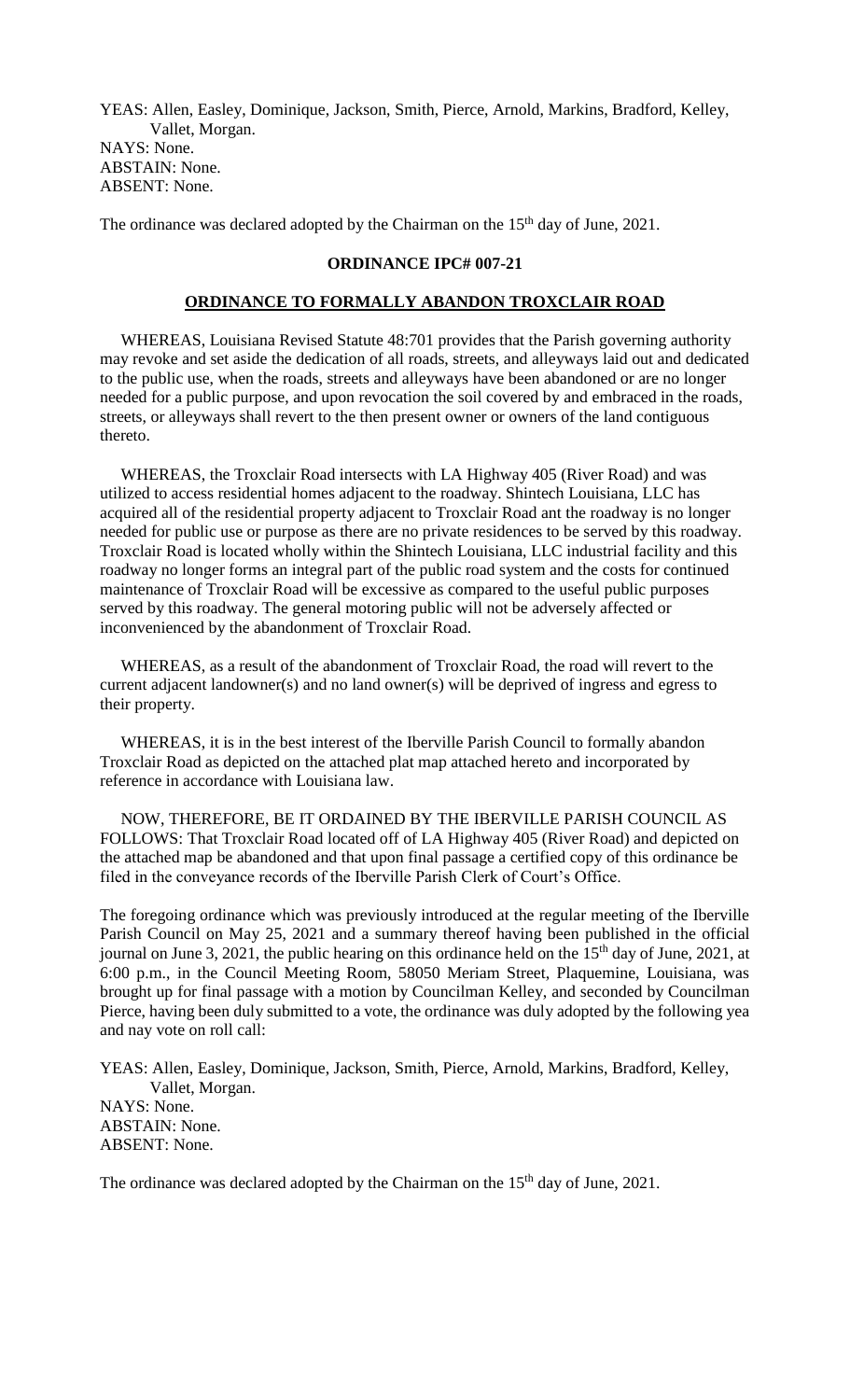## **ORDINANCE IPC# 008-21**

### **ORDINANCE TO ENACT ARTICLE 7, DIVISION D, OF THE UNIFIED DEVELOPMENT CODE OF THE PARISH OF IBERVILLE PERTAINING TO SOLAR FARMS; AND TO OTHERWISE PROVIDE WITH RESPECT THERETO**

BE IT ORDAINED by the Iberville Parish Council in regular session convened that Article 7, Division D, of the Unified Development Code of the Parish of Iberville is hereby enacted to read as follows:

# **ARTICLE 7. – SPECIFIC USES**

# **DIVISION 7.D. – SOLAR FARM REGULATION**

## **7.D-1. Administration**

## **7. D-1.1. - Purpose.**

The purpose of this article is to promote the health, safety and general welfare by regulating solar farms within the Parish of Iberville.

## **7. D-1.2. - Definitions.**

For the purposes of this Chapter the following terms shall mean:

(a)Solar energy: Radiant energy received from the sun that can be collected in the form of heat or light by a solar collector.

(b)Solar energy system: A device or structural design feature intended to provide for collection, storage, and distribution of solar energy for heating or cooling, electricity generation, or water heating.

(c)Solar farm: The use of land where a series of solar collectors and related equipment and accessories are placed in an area on a parcel of land for the purpose of generating photovoltaic power which has a generation capacity of at least fifty (50) kilowatts (kW) direct current (dc) or more when operating at maximum efficiency. Solar farm shall not be interpreted to mean one or more solar collectors intended to provide electrical power generation for a single residential dwelling or commercial property.

### **7.D-2. – Permits and Fees.**

(a)Prior to placing, establishing, expanding, or substantively altering the operation of a solar farm, a permit must be obtained by the developer from the Parish of Iberville. Permits shall be issued only after the plan therefor has been approved as provided for in this Chapter.

(b)The Parish shall develop and promulgate a Solar Farm Permit Application to be submitted along with the plans for the proposed solar farm. Each Application will include a site plan showing all property to be included in the project, all access roads, drainage study, environmental study, and a traffic plan. The applicant shall conduct at least one community meeting to provide adjacent landowners and the public an opportunity to ask questions and discuss the project. The community meeting shall be conducted prior to permit approval. Notice of the public meeting shall be published at least twice in the official journal and the meeting shall be held at a location in the parish which is suitable for public meetings.

(c)The applicant shall include with the permit application the plan for the solar farm that meets the requirements provided for in this Chapter.

(d)The permit application shall be accompanied with a permit fee in the amount of \$3.00/\$1000.00 up to \$100,000.00; \$2.00/\$1000.00 from \$100,000.00 up to \$500,000.00; and \$1.50/\$1000.00 above \$500,000.00 …... The permit fee shall be based upon a good faith effort of the proposed cost. Construction costs should include all costs of construction, including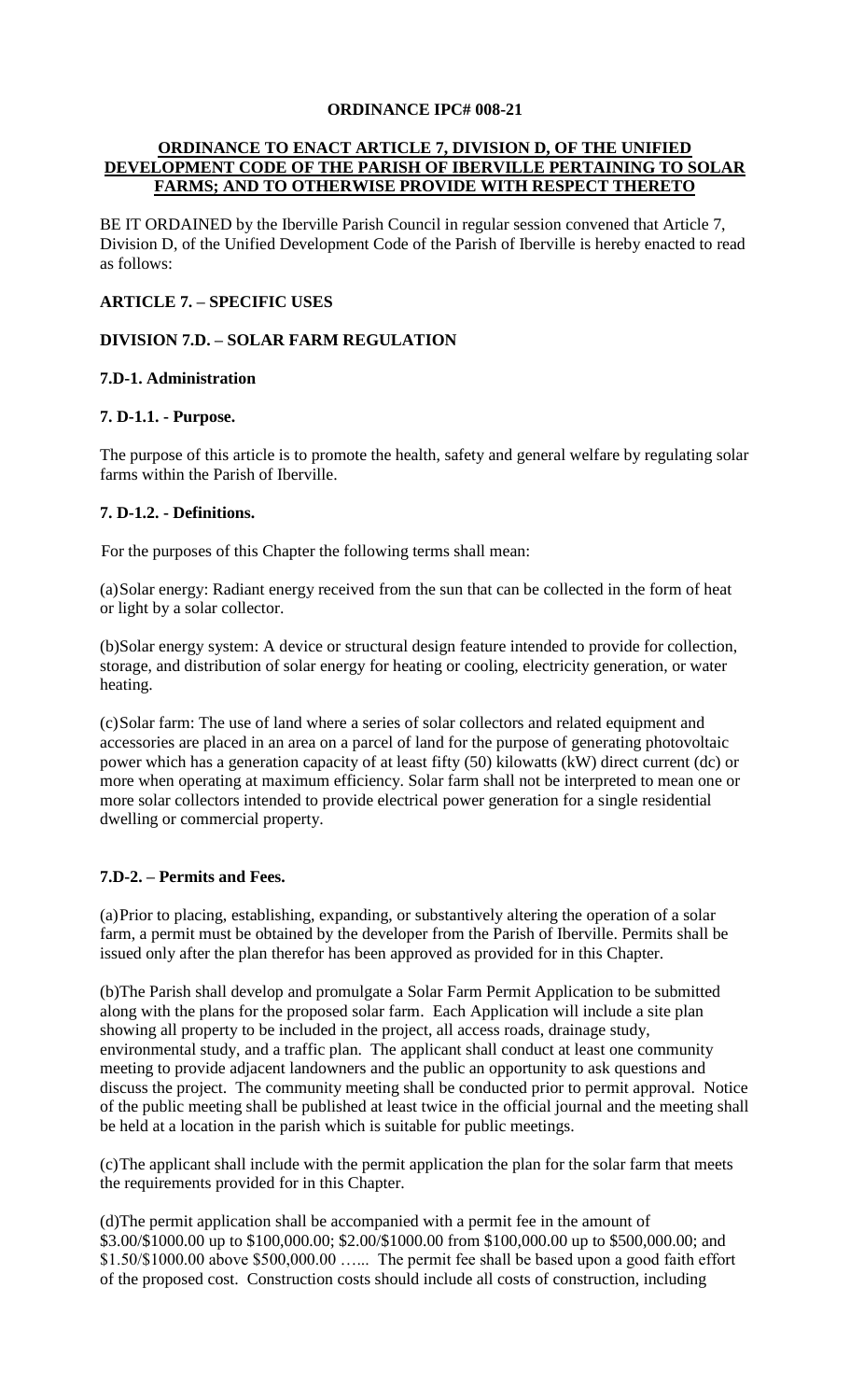accessory buildings and equipment. If the Parish has reason to believe that the actual costs exceed the anticipated costs by 10% or more, the Parish may audit the costs of construction and as a result thereof may require a supplemental permit fee. Any accessory buildings not included in the original construction cost shall be permitted under existing provisions of the Parish permitting process.

(e)The application and plan shall be reviewed by the Parish Building Official. If approved by the Building Official, the application, plan and any comments by the Building Official shall be forwarded to the Parish Engineer for review. If approved by the Parish Engineer, the application, plan and any comments thereon shall be forwarded to the Parish President for review and consideration. The Parish President, or a designee, shall present the application and plan to the Parish Council to approve or deny the permit.

(f)If the application is denied at any step of the review process, the official issuing such denial shall provide a written statement as to the reasons for the denial to the applicant and the applicant shall be afforded thirty days to submit additional information or an amended plan to remediate the defects that were the basis for the denial. If the application is finally denied, the applicant shall have the option to appeal the denial to the Council, and the Council may, by majority vote, direct the Parish President to grant the permit.

(g)A permit issued under this Chapter may, as provided herein, be transferred or assigned, with the assignee being obligated to all requirements of the permit and this Chapter; however, written notice of such proposed transfer or assignment shall be made to the Parish. The Parish shall have 30 days from such written notice to notify the permittee of its objection to such transfer. In the event the Parish does not object or notifies the permittee of no objection, then the transfer or assignment shall be allowed and the identity of the new permittee shall be noted in the Parish records.

(h)The issuance of a permit under this Chapter shall serve as the agreement and acknowledgment by the permittee, and its successors and assigns, as well as the property owners, that Iberville Parish Government shall have standing to enforce any and all provisions and obligations of the permit.

(i) A permit shall expire one (1) year from the date of issuance, unless construction has commenced on the solar farm. After the expiration of a permit, the applicant may reapply. Prior expiration a permittee may apply for an extension of up to one (1) additional year to commence construction, which application may be granted by the Parish President or his designee.

(j) In the event the solar farm project does not proceed to construction or if the project is abandoned the permit fee shall be returned to the applicant.

### **7.D-3. - Single or Multiple Tracts.**

(a)A Solar Farm may be operated on a single contiguous tract or multiple non-contiguous tracts, either with ownership by applicant, under one or more leases in which applicant is lessee, or any combination thereof.

(b)Any permit issued for a solar farm which relies upon one or more lease agreements shall become null and void upon the termination of any such lease agreement, unless the lease agreement is terminated upon the permittee/lessee taking ownership of the property previously subject to the lease. However, when a permit relies upon multiple leases, the permit shall remain effective as to any portion of the solar farm that remain under lease. If construction had occurred on the portion of the solar farm for which a lease is terminated, the termination shall trigger the provisions of Section 7.D-8, as to that portion of the solar farm.

(c)When the property of the Solar Farm is the subject of a lease agreement, the applicant shall provide, at the time of application, a certified copy of any applicable lease agreements, which lease agreements shall have been recorded with the Clerk of Court for the Parish of Iberville; alternatively, the applicant may provide a certified copy of a Notice of Lease that has been recorded with the Clerk of Court for the Parish of Iberville.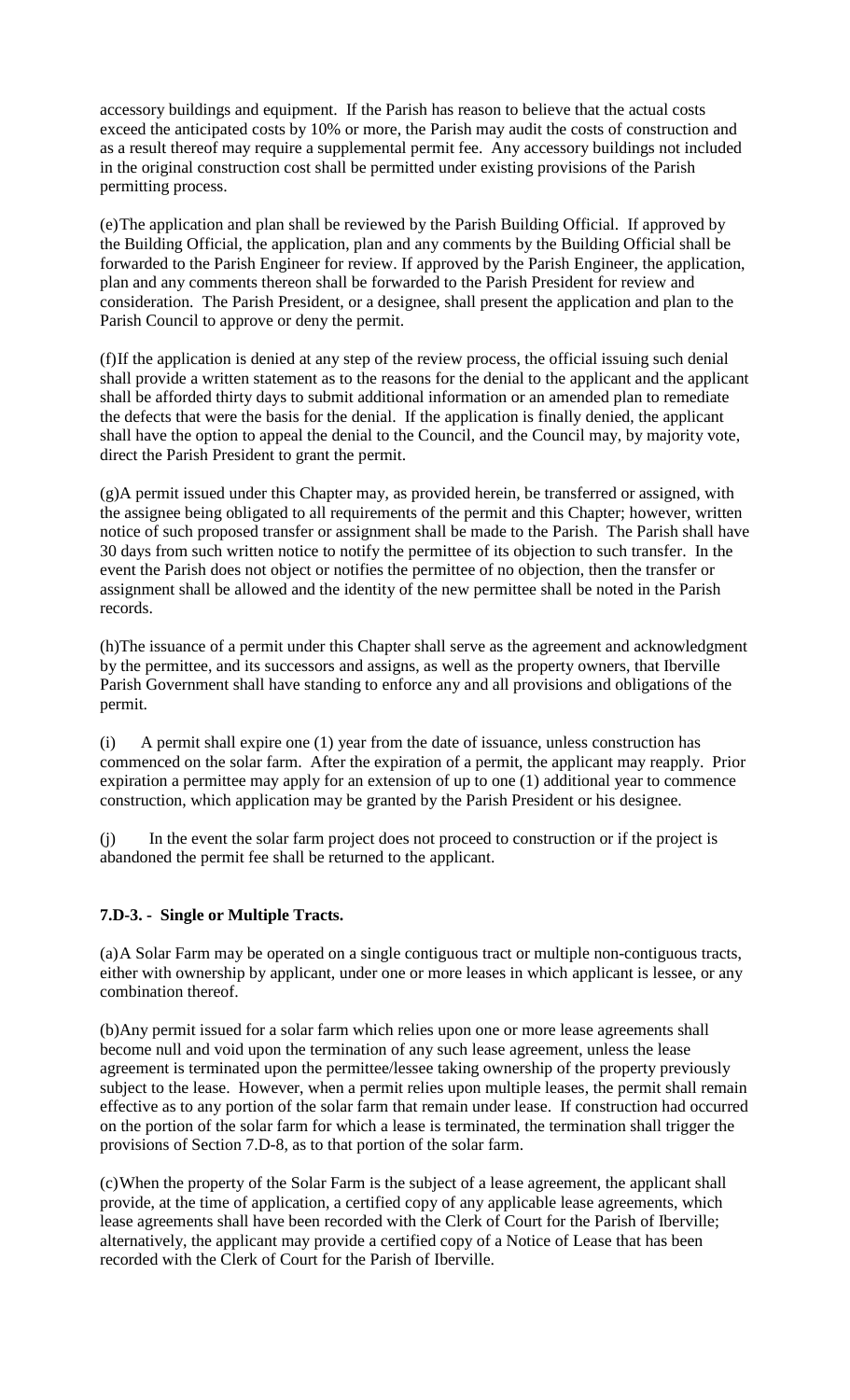# **7.D-4. – Traffic Plan.**

(a)The plan for a proposed solar farm shall include a traffic plan for the movement of vehicles that will use parish roads during the construction, maintenance and decommissioning of the solar farm.

(b)The plan shall provide for the remediation of any damages occasioned to parish roads during the construction, maintenance and decommissioning of the solar farm.

(c)The Parish may require the applicant to provide a surety bond in a reasonable amount, as determined by the Director of Public Works, to insure the remediation of any damage occasioned to parish roads as a result of the construction of the solar farm.

# **7.D-5. – Drainage Plan.**

(a)The plan for a proposed solar farm shall include a drainage plan.

(b)The drainage plan shall include an hydrologic and hydraulic (H&H) analysis to establish that the solar farm will not have any adverse impact on the parish drainage system or adjacent property owners; alternatively the drainage plan shall establish a plan for remediating any adverse impact on the parish drainage system or adjacent property owners that may result from the construction of and the operation of the solar farm. The plan shall also include an ongoing schedule of water sampling and testing of water runoff from the site of the solar farm.

(c)The drainage plan shall by subject to the review and approval by the Parish or a contract engineer, as determined by the Parish. In the event the Parish opts to have the review conducted by a contract engineer, the applicant shall be required to reimburse the Parish for any reasonable fees arising therefrom.

### **7.D-6. – Buffer Zones.**

(a)The plan for a proposed solar farm shall include the provision of a buffer zone around the perimeter of the solar farm.

(b)The buffer zone shall include a setback of not less than 300 feet from the center of any adjacent public roadway.

(c)The buffer zone shall include a setback of at least 150 feet from any residence and 50 feet from any adjacent property line at the time of the application.

(d)Each buffer zone shall include a stand of trees or shrubbery, between the operational area of the solar farm and the adjacent roadway or property owner, to screen the solar farm from view, the sufficiency of which is subject to review and approval as part of the plan.

(e)The buffer zone shall be maintained in such a manner so as to not present a violation of the provisions of Chapter 11 of the Code of Ordinances. Maintenance thereof shall be subject to the enforcement provisions found therein.

### **7.D-7. Garbage and Solid Waste Disposal.**

The collection and disposal of garbage and solid waste on the site of the solar farm shall be the obligation of the permittee.

### **7.D-8. Decommissioning Plan.**

(a)The plan for a proposed solar farm shall include a decommissioning plan for the remediation of the area of the solar farm upon the cessation of operations of the solar farm.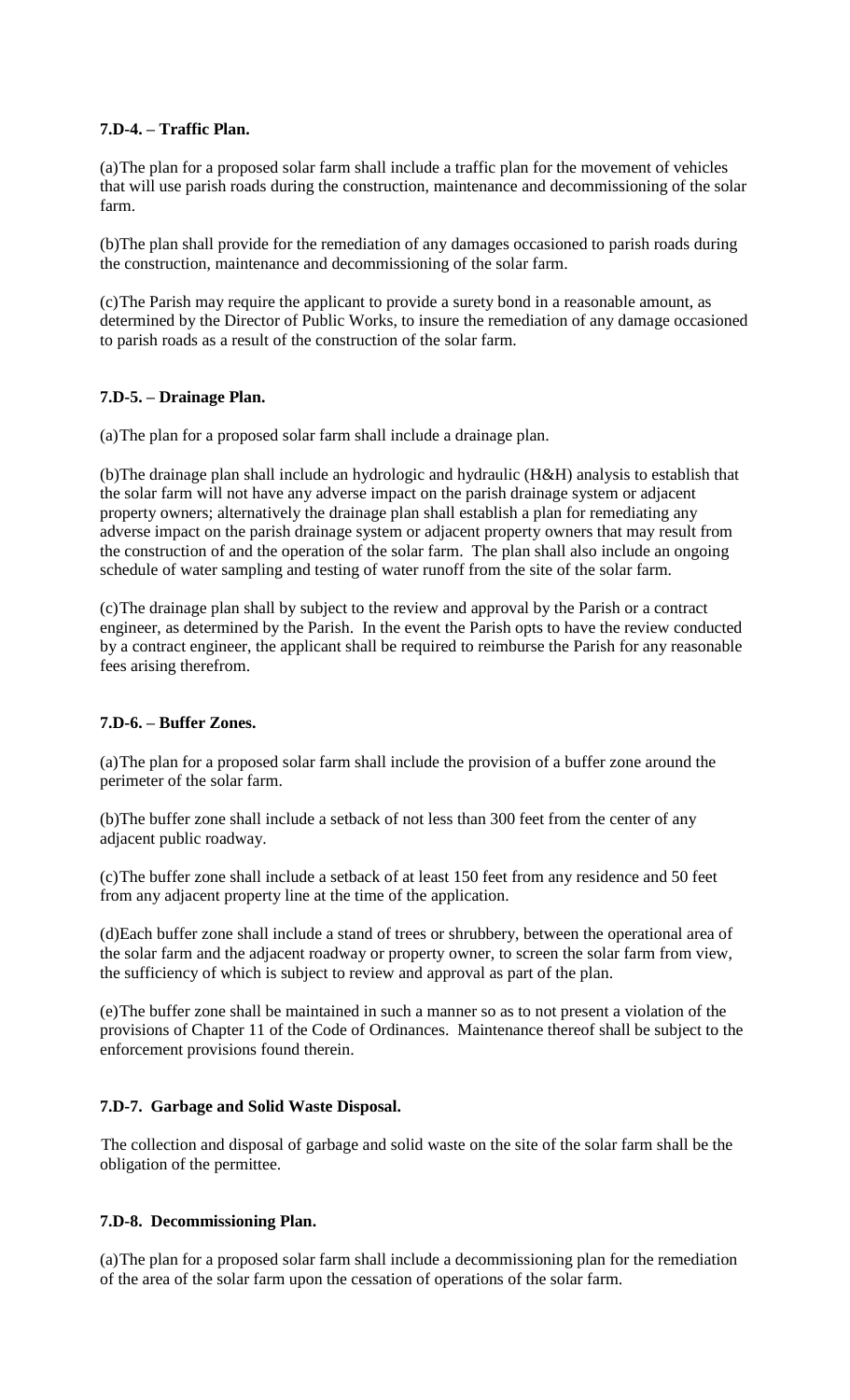(b)Cessation of operations for a period in excess of 365 consecutive days or a lack of operations for more than 365 days, in the aggregate, in any calendar year, shall trigger the decommissioning plan and termination of the permit. However, if the cessation or lack of operation is due to a force majeure or act of God, the permit may be extended by the Parish President for a period of time equal to the period of time during which the force majeure or act of God prevented the operation of the solar farm.

(c)The decommissioning plan shall provide for the removal of the solar panels, ancillary structures, and other infrastructure utilized in the operation of the solar farm.

(d)The decommissioning plan shall provide for the remediation of any environmental hazards remaining on the property of the former solar farm, as determined by the EPA, DEQ or the Iberville Government.

(e)Any lease forming a portion of the application for the original permit shall include reference to the decommissioning plan and the funding thereof as a necessary term therein.

(f)The decommission plan shall include provisions establishing financial assurance of the applicant's ability to fund such decommissioning plan. The applicant may use any of the following to establish financial assurance: a trust fund, a surety bond, a letter of credit, insurance, or third-party or affiliate corporate entity guarantee with accompanying documentation of financial ability to fund the decommissioning plan. Any change in the manner of financial assurance during the term of the permit shall require the approval of the Parish.

## **7.D-9. Maintenance Plan.**

(a)The plan shall include a schedule of maintenance of the solar farm and buffer zone including but not limited to grass cutting, shrubbery and tree maintenance, and general upkeep of the premises.

(b)Adherence to the plan is subject to periodic inspections by the Parish, upon not less than 48 hours written notice to the permittee, and the Parish may require the adherence to the plan in regard to maintenance.

(c)In the event an inspection notes a failure to adhere to the plan, the Parish shall provide written notice to the permittee of the deficiency, which notice shall be deemed provided upon delivery by mail or electronic means. The permittee shall have five days from the date of delivery of the notice to remediate the deficiency. If the permittee fails to remediate the deficiency, the permittee shall be fined \$500.00. The permittee shall be fined \$500.00 for each day, or part thereof, for each subsequent day that the deficiency is not remediated, with each day considered a separate violation.

(d)The Parish may also enforce the plan through a mandatory injunction or as provided in Chapter 11 of the Code of Ordinances.

The foregoing ordinance which was previously introduced at the regular meeting of the Iberville Parish Council on April 20, 2021 and a summary thereof having been published in the official journal on April 29, 2021, the public hearing on this ordinance held on the  $15<sup>th</sup>$  day of June, 2021, at 6:00 p.m., in the Council Meeting Room, 58050 Meriam Street, Plaquemine, Louisiana, was brought up for final passage with a motion by Councilman Kelley, and seconded by Councilman Pierce, having been duly submitted to a vote, the ordinance was duly adopted by the following yea and nay vote on roll call:

YEAS: Allen, Easley, Dominique, Jackson, Smith, Pierce, Arnold, Markins, Bradford, Kelley, Vallet, Morgan. NAYS: None. ABSTAIN: None. ABSENT: None.

The ordinance was declared adopted by the Chairman on the  $15<sup>th</sup>$  day of June, 2021.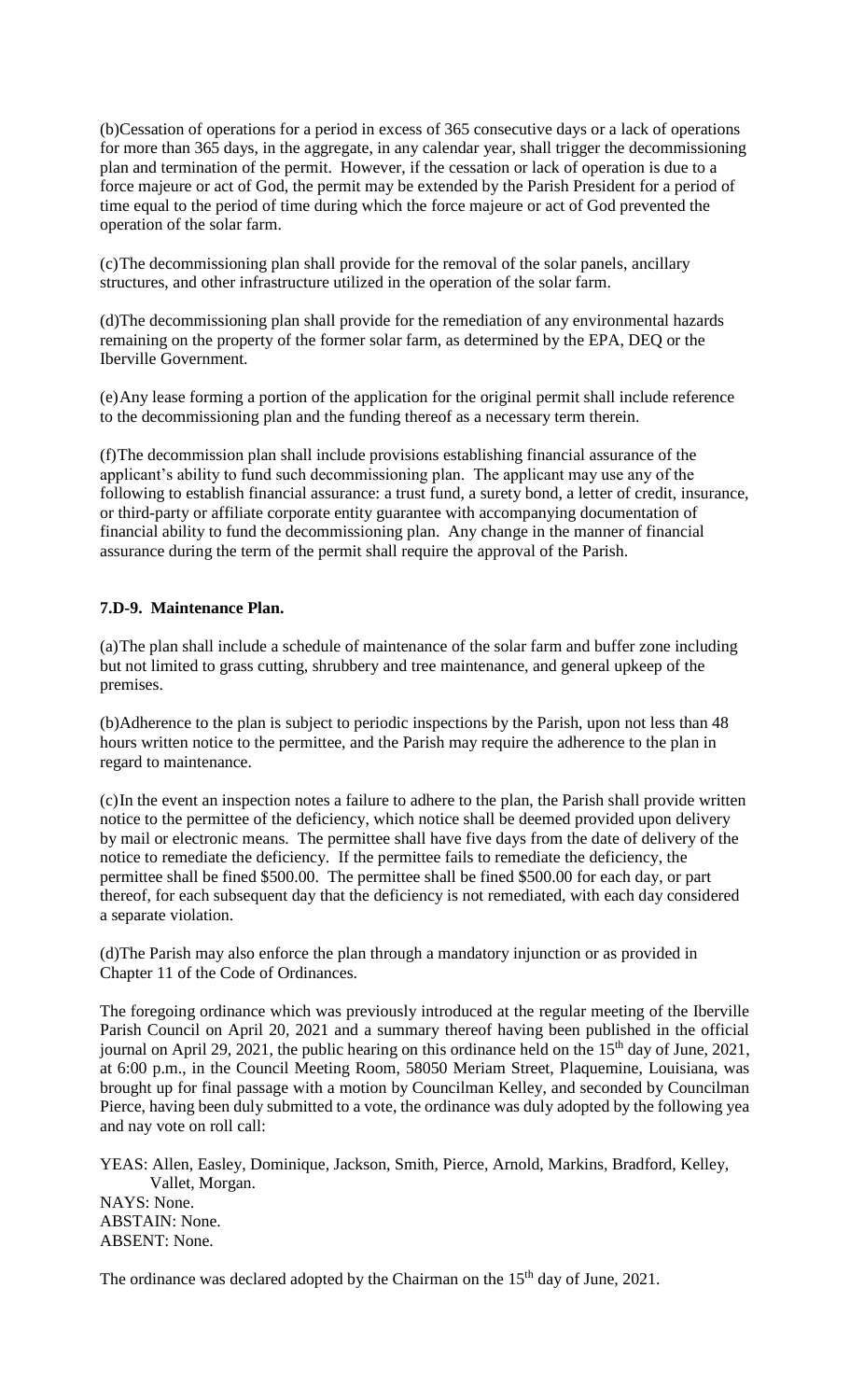### **ORDINANCE IPC# 009-21**

## **ORDINANCE OF THE IBERVILLE PARISH COUNCIL ESTABLISHING A TEMPORARY MORATORIUM ON THE ACCEPTANCE AND PROCESSING OF SUBDIVISION PLATS AND SITE DEVELOPMENT PLANS FOR LAND WITHIN THAT UNINCORPORATED PORTION OF IBERVILLE PARISH LOCATED EAST OF THE MISSISSIPPI RIVER TO PROVIDE FOR THE SAFETY OF LIFE AND PROPERTY AND GENERAL WELFARE OF THE CITIZENS**

WHEREAS, Louisiana Revised Statute Title 33 Section 1236(13) provides that the Iberville Parish Council is empowered to construct and maintain drainage, drainage ditches, and drainage canals; to open any and all drains which they may deem necessary and to do and perform all work in connection therewith; to cut and open new drains, ditches and canals, to acquire lands for necessary public purposes, including rights of way, canals and ditches by expropriation, purchase, prescription or by donation…and to construct any works and do any and all things necessary to effect proper drainage and carry this paragraph into effect…**they may perform all other acts necessary to fully drain all the land in their respective parishes and maintain such drainage when established. This paragraph is intended to furnish additional means whereby parishes in the State of Louisiana may accomplish the objects and purposes herein referred to, and shall be liberally interpreted.**

WHEREAS, pursuant to the above statutory authority to provide for drainage of Iberville Parish, the former Iberville Parish Police Jury (now Iberville Parish Council) enacted a five (5) mill property tax on all property subject to taxation in the Parish for the purpose of acquiring, constructing, improving, maintaining and operating the public drainage works throughout the Parish, which said drainage tax has been continually renewed since its original enactment over fifty years ago.

WHEREAS, in order to provide for the orderly safe development and use of land in the unincorporated area of Iberville Parish located East of the Mississippi River, the Iberville Parish Council desires to study and evaluate with the assistance of the City of St. Gabriel, Louisiana, and other state and federal agencies the impact of future development related to subdivisions as defined in Section 9.A|19.20 of the Iberville Parish Unified Development Code (2015) as it may affect the efficient drainage of this area and to avoid any subdivision/land development that may constitute or impose an unreasonable burden on public drainage system and to protect life and property of the area from flooding events.

WHEREAS, in recent years, including Tropical Storm Allison, the flood events of 2016 and 2021, there was major flooding of residential and commercial properties located within the Eastern portion of Iberville Parish, including the unincorporated areas of Iberville Parish, and the two State prisons located within St. Gabriel, Elayn Hunt Correctional Center and Louisiana Correctional Institute for Women sustained significant flood damages. The Louisiana Correctional Institute for Women was totally destroyed by the inundation of flood waters in the 2016 flood.

WHEREAS, for the purpose of this twelve (12) month moratorium within the unincorporated area of Iberville Parish located East of the Mississippi River a subdivision shall mean any resubdivision of land into more than two lots for a single residential home each, and land development shall mean any project having a footprint of more than two (2) acres.

WHEREAS, that portion of Iberville Parish located East of the Mississippi River has been declared a major disaster area by the Governor of the State of Louisiana and the President of the United States of America after these major and destructive flooding events. Most recently, President Joseph R. Biden, Jr. declared Iberville Parish a major disaster area resulting from the flooding event in May 2021.

WHEREAS, in addition to flooding of residential property, homes and businesses, these flooding events have significantly damaged public roadways which had to be reconstructed by the Iberville Parish Council. The flooding events have restricted the ability of the Iberville Parish Council and other agencies, including the City of St. Gabriel to provide essential services to the area residents, including but not limited to emergency response, garbage collection, utility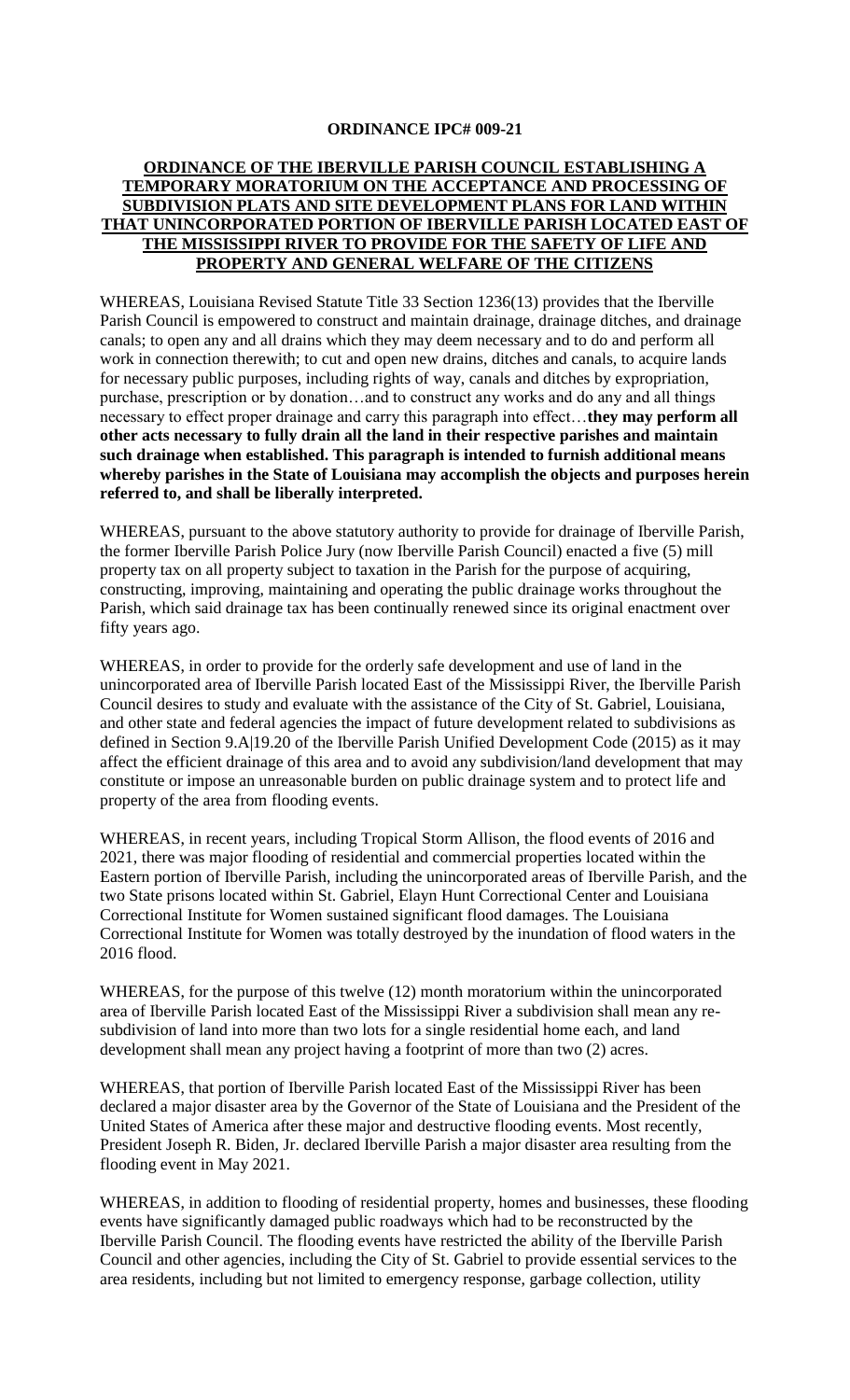services, animal control, fire protection and to receive mail. In order to maintain acceptable levels of public service and to protect the life and property of Parish residents during significant flooding events, it is necessary that a temporary twelve (12) month moratorium on new subdivisions and land development be implemented by the Iberville Parish Council in the unincorporated areas of Iberville Parish. The Iberville Parish Council respectfully requests the City of St. Gabriel to implement a similar moratorium on new subdivision developments and land development within its municipal limits so that the entire area of Iberville Parish located East of the Mississippi River will benefit from a temporary moratorium so the Parish and City can determine how to best reduce the significant flooding that has been occurring in the area over the last years and disrupting the daily life for residents and damaging property. The flood water created by stormwater drainage/runoff in the Eastern portion of Iberville Parish and from surrounding Parishes affects both unincorporated and incorporated areas of Iberville Parish located East of the Mississippi River.

WHEREAS, the Iberville Parish Council (formerly Iberville Parish Police Jury) constructed the major drainage canals and channels in the early 1900s that receive the storm water runoff from the entire portion of Iberville Parish located East of the Mississippi River. The Iberville Parish Council operates and maintains its parish wide drainage system with the Parish wide ad valorem five (5) mill tax with additional funding from the Parish's general fund. The Iberville Parish Council has expended millions of dollars to combat and repair damages caused by the 2016 and 2021 flooding events in the Eastern portion of the Parish. All drainage improvements or drainage ditches that have been approved by the City of St. Gabriel since its creation in 1994 flow into the Parish's maintained drainage system, and the City of St. Gabriel has required any subdivision developer within the municipal limits of St. Gabriel to submit any drainage plan to the Parish for a letter of approval prior to final approval by the City. Continued subdivision and land development in the Eastern portion of Iberville Parish will increase the flooding woes of area residents until such time as the Parish, City and other State and federal partners can work to develop a detailed flood study to help reduce the flooding events in the unincorporated area of Eastern Iberville Parish.

WHEREAS, the State of Louisiana and Iberville Parish recognized the serious backwater flooding events that plagued the Spanish Lake Basin located in the Eastern portion of Iberville Parish including St. Gabriel, Louisiana (formally incorporated since 1994). In 1950-51, the State of Louisiana Department of Public Works constructed a flood gate at the confluence of Bayou Manchac and Alligator Bayou in Iberville Parish to help reduce the backwater flooding from the stormwater draining through Bayou Manchac during heavy rainfall events. The Iberville Parish Council replaced the original single floodgate at Alligator Bayou in 2018 with three (3) new floodgates, and despite the increased capacity for the stormwater in the Spanish Lake Basin the floodwaters from the May 2021 high rainfall event still remain on the residential and commercial properties located in the Eastern portion of Iberville Parish.

WHEREAS, the backwater flooding is caused by the excessive storm water runoff from East Baton Rouge Parish draining into Bayou Manchac which creates very serious flooding in Iberville Parish and the City of St. Gabriel, including residential homes and business and commercial and industrial properties within the unincorporated and incorporated areas of Iberville Parish located East of the Mississippi River. All rainfall in the portion of Iberville Parish east of the Mississippi River must drain through the Alligator Bayou Flood Gate into Bayou Manchac. Until the enormous level of stormwater runoff in Bayou Manchac declines, the floodwaters in the Spanish Lake Basin have no outlet to flow into Bayou Manchac.

WHEREAS, the floodwaters that inundated the portion of Iberville Parish located East of the Mississippi River in 2016 and 2021 remained for an extensive period (at least thirty 30 days in 2016) and the Iberville Parish Department of Public Works had to make large cuts through Manchac Road to help drain the floodwaters from the area. Photographs of the Manchac Road cuts from 2016 and 2021 to help drain the floodwaters into Bayou Manchac are attached to this ordinance and incorporated by reference.

WHEREAS, a copy of an email message with accompanying photographs from a resident of Meadow Oaks Subdivision located in St. Gabriel, Louisiana detailing her disruptions of daily life and frustrations due to the excessive flooding are attached hereto and incorporated by reference in this ordinance. This email message accurately reflects the adverse effects of the repeated flooding events in the area and that residents are desperately pleading for relief.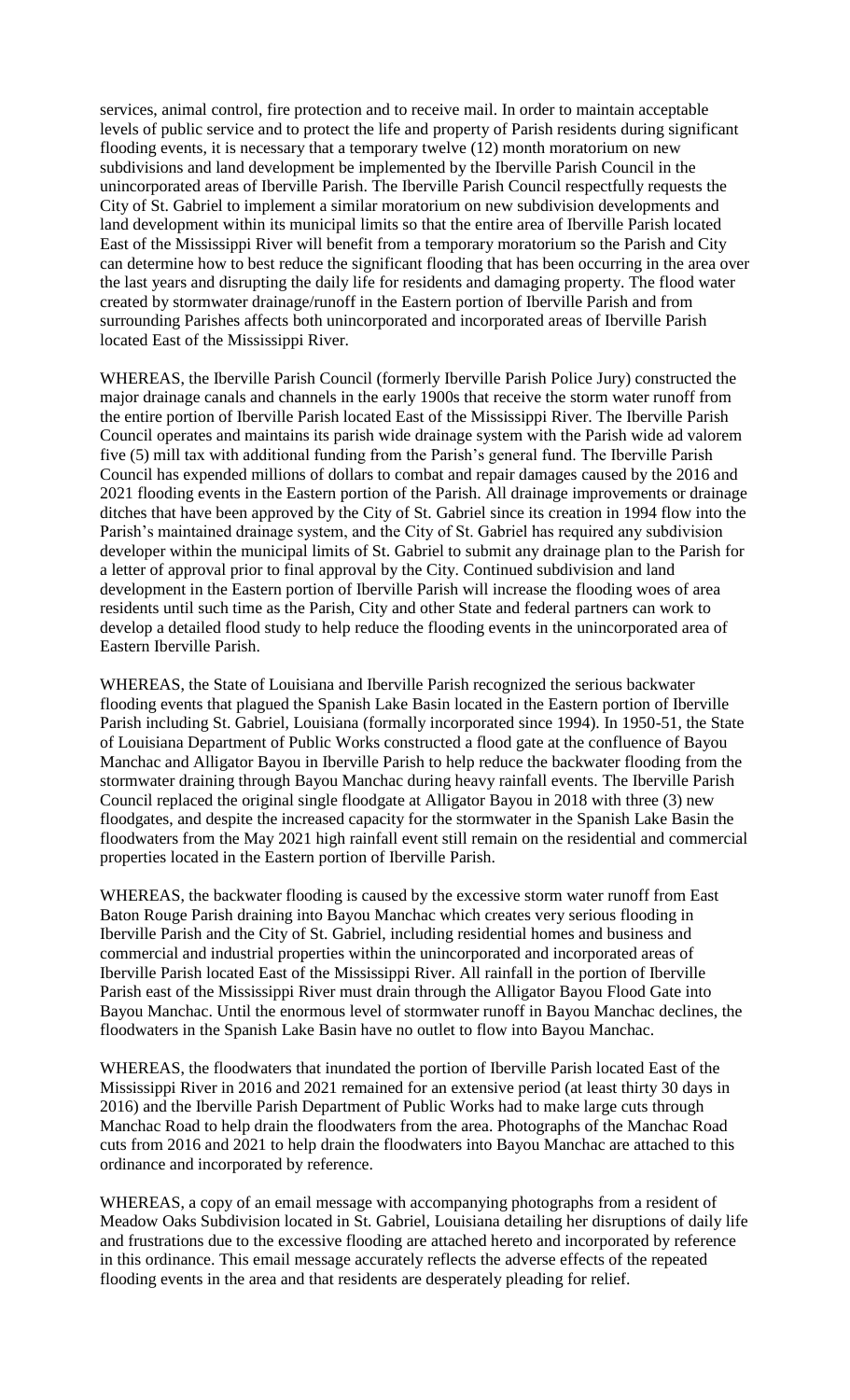WHEREAS, it is essential that Iberville Parish, Ascension Parish, the City of St. Gabriel work cooperatively with State and Federal partners during this temporary twelve (12) month moratorium period to review the entire drainage system for the Eastern portion of Iberville Parish to ensure that the area drainage be improved to reduce flooding and prevent loss of life and property associated with the serious flooding events during excessive rainfall and tropical weather systems.

WHEREAS, a present serious dangerous drainage situation exists in that unincorporated portion of Iberville Parish located East of the Mississippi River including St. Gabriel, Louisiana, and allowing any new subdivision or land development in this portion of Iberville Parish without conducting a thorough and extensive drainage study for this area will continue to adversely affect life and property during future heavy rainfall events/tropical weather events.

WHEREAS, a temporary twelve (12) month moratorium on development of subdivisions or large commercial land developments for a twelve (12) month period is necessary for the Iberville Parish Council to conduct a thorough drainage study review of this area of Iberville Parish to reduce the serious flooding events that pose major risks to area residents and properties located in both the unincorporated and incorporated areas, as stormwater runoff knows no political boundaries.

# NOW, THEREFORE BE IT ORDAINED BY THE IBERVILLE PARISH COUNCIL AS FOLLOWS:

- 1) All of the above premises are hereby found to be true and correct legislative and factual findings by the Iberville Parish Council and are hereby approved and incorporated into the body of this ordinance as if copies in their entirety.
- 2) That a temporary twelve-month (12) moratorium is hereby enacted prohibiting applications for subdivisions of land into more than two lots for a single residential home each, and land development shall mean any project having a footprint of more than two (2) acres, which will promote the public health, safety and general welfare of the portion of Iberville Parish located East of the Mississippi River in the unincorporated areas.
- 3) That the Iberville Parish Council respectfully requests that the City of St. Gabriel join consider implementing a temporary twelve (12) month moratorium to ensure a coordinated effort between the Parish and City to work together to help reduce the significant flooding to prevent loss of life and property, and that the Council Clerk forward a copy of this ordinance to the Mayor of the City of St. Gabriel.
- 4) During this temporary twelve (12) month moratorium prohibiting applications for subdivisions and land development permits in the unincorporated areas of the Parish, the Iberville Parish Council will conduct a major drainage impact study of the area to determine if major repetitive flooding events during periods of heavy rainfall can be reduced by new or improved drainage projects to help protect the life and property in entire area of Iberville Parish located East of the Mississippi River.
- 5) This ordinance shall not apply to the following:
	- a) Legally permitted properties upon which construction actively commenced prior to June 4, 2021;
	- b) Construction on individual, single family residential properties on a legally platted lot in existence on or prior to June 4, 2021;
	- c) Ordinary maintenance is not affected by this ordinance.
- 6) No person shall build, clear or fill a nonresidential lot or structure within the unincorporated area of Iberville Parish located East of the Mississippi River without applying for and receiving a permit from the Iberville Parish Council.
- 7) Any person violating any provision of this Ordinance shall upon conviction be fined a sum not exceeding one thousand dollars (\$1000.00) or imprisonment not to exceed thirty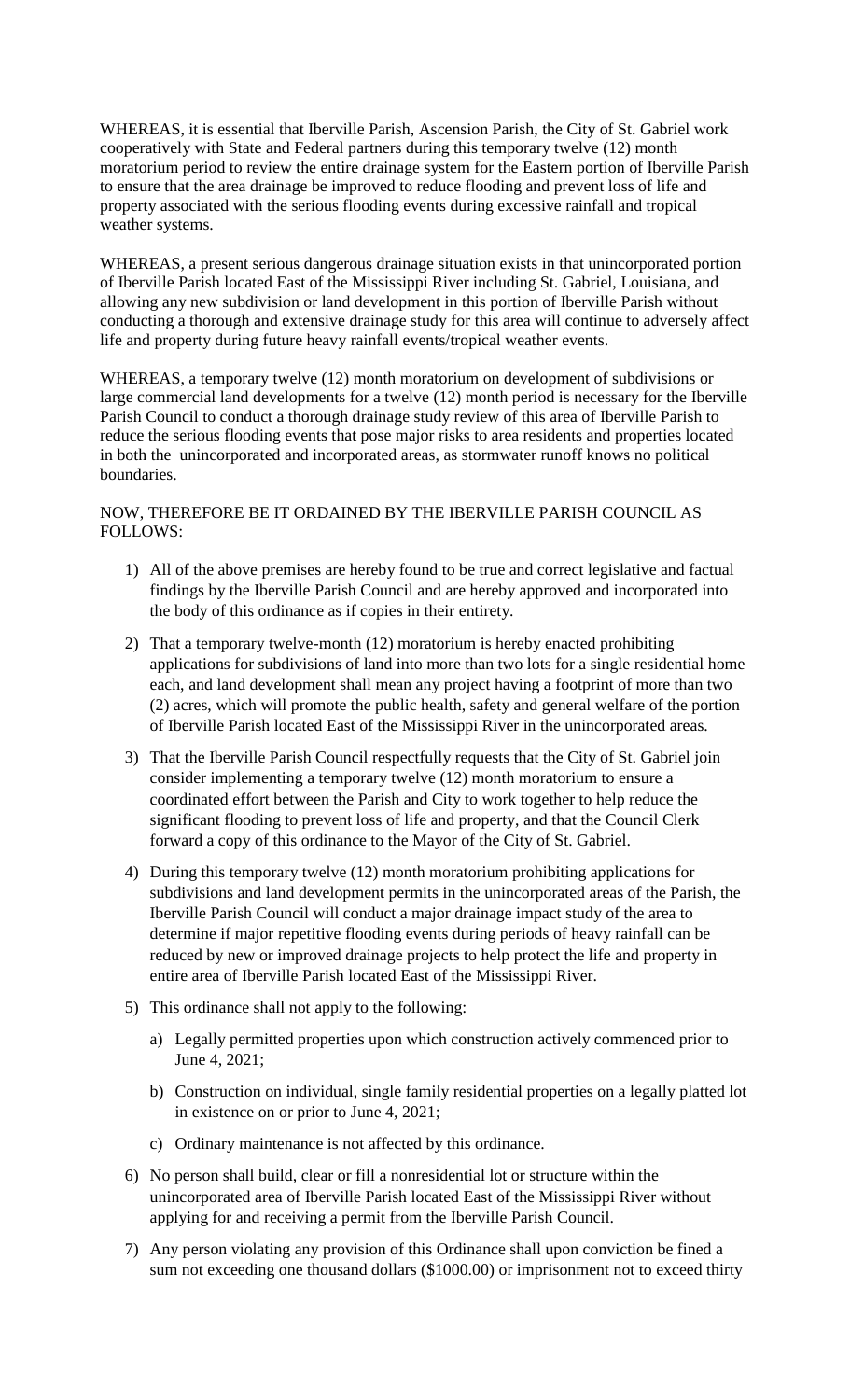(30) days or both. Each day that this ordinance is violated shall constitute a separate misdemeanor offense.

- 8) The Iberville Parish Council may institute a civil action to enforce the provisions of this Ordinance including but not limited to the following: restraining order or injunctive relief or any other civil remedy available.
- 9) This Ordinance shall take effect immediately in the unincorporated area of Iberville Parish located East of the Mississippi River upon its approval by the Iberville Parish Council.
- 10) If any section, clause, sentence or phrase of this ordinance is held to be invalid by any court of competent jurisdiction, then said holding shall in no way affect the validity of the remaining portions of this ordinance.

The foregoing ordinance which was previously introduced at the special meeting of the Iberville Parish Council on June 8, 2021 and a summary thereof having been posted on June 8, 2021, the public hearing on this ordinance held on the 15<sup>th</sup> day of June, 2021, at 6:00 p.m., in the Council Meeting Room, 58050 Meriam Street, Plaquemine, Louisiana, brought up for final passage with a motion by Councilman Morgan, and seconded by Councilman Jackson, having been duly submitted to a vote, the ordinance was duly adopted by the following yea and nay vote on roll call:

YEAS: Allen, Easley, Dominique, Jackson, Smith, Pierce, Arnold, Markins, Bradford, Kelley, Vallet, Morgan. NAYS: None. ABSTAIN: None. ABSENT: None.

The ordinance was declared adopted by the Chairman on the 15<sup>th</sup> day of June, 2021.

### NEW BUSINESS

- A) Introduction of Ordinances
	- 1) Ordinance to adopt the millage rates for the tax year 2021
	- 2) Ordinance for protection of parish levees, pumping equipment, and water control structures

Upon a motion by Councilman Jackson, seconded by Councilman Arnold it was moved that a public hearing be held on Tuesday, July 20, 2021 at 6:00 p.m. on the introduced ordinances.

The motion having been duly submitted to a vote, was duly adopted by the following yea and nay votes on roll call:

YEAS: Allen, Easley, Dominique, Jackson, Smith, Pierce, Arnold, Markins, Bradford, Kelley, Vallet, Morgan.

NAYS None. ABSTAIN: None. ABSENT: None.

The motion was declared adopted by the Chairman on June 15, 2021.

### RESOLUTION COMMITTEE REPORT

Chairman Jewell stated the Council will forgo a Resolution Committee due to time constraints.

A) Resolution to select the Official Journal for the Iberville Parish Council for the period beginning July 1, 2021 and ending June 30, 2022

There were no questions from the Council or the public for this resolution.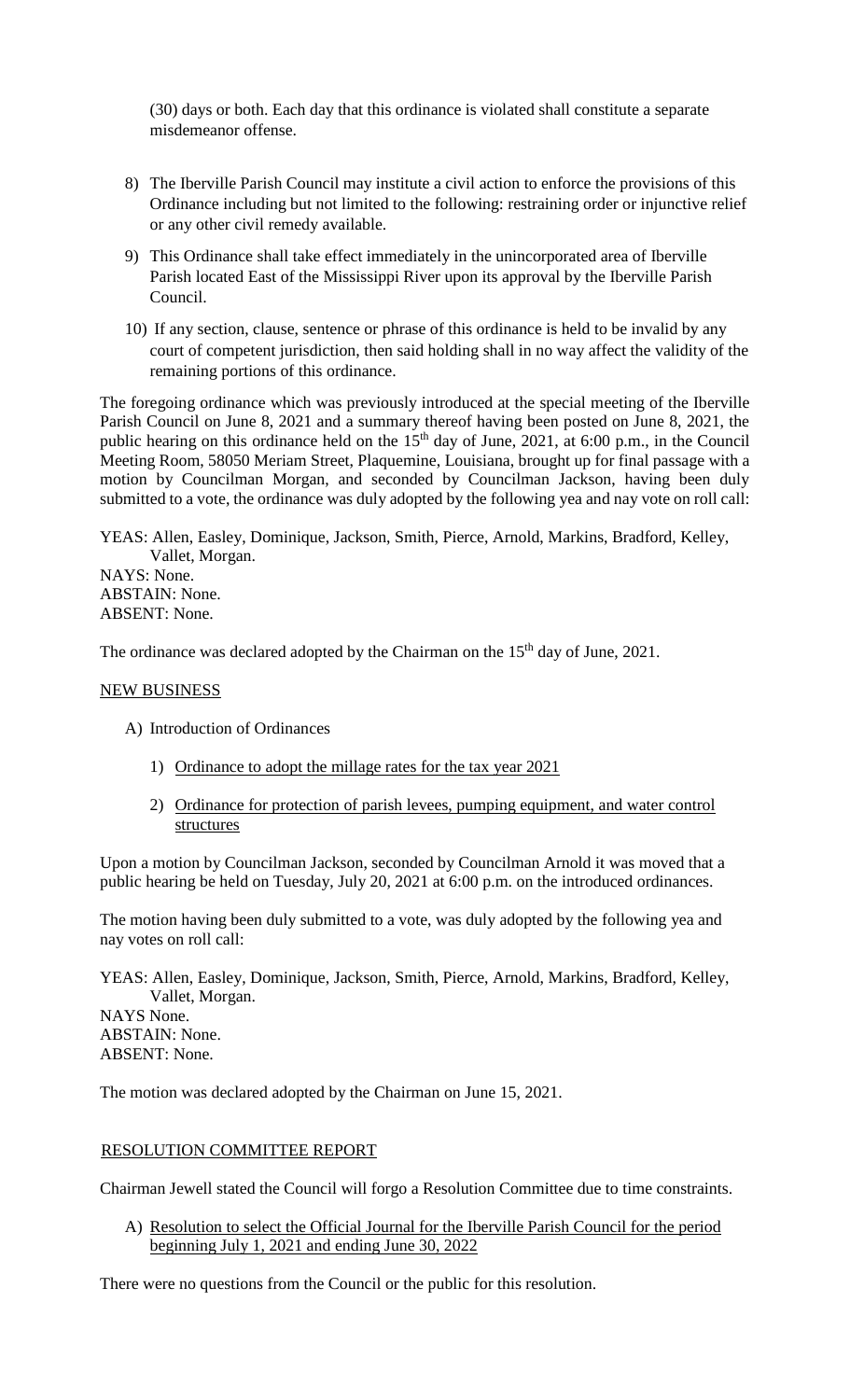## DURING THE REGULAR MEETING:

## **RESOLUTION IPC# 2021-014**

### **RESOLUTION TO SELECT THE OFFICIAL JOURNAL FOR THE IBERVILLE PARISH COUNCIL FOR THE PERIOD BEGINNING JULY 1, 2021 AND ENDING JUNE 30, 2022**

The following resolution was introduced by Councilman Kelley, and seconded by Councilman Bradford.

WHEREAS, La. R.S. 43:141 provides that a Parish Council at its first meeting in June of each year shall select a newspaper as official journal for its Parish for a term of one (1) year.

WHEREAS, La. R.S. 43:142 further provides that the newspaper selected shall have been published in an office physically located in the Parish in which the governing body is located for a period of five (5) years proceeding.

WHEREAS, the Post-South newspaper is the only qualifying newspaper within the Parish of Iberville that meets the statutory criteria to be classified as the official parish journal.

WHEREAS, for the purposes of meeting the requirements of La. R.S. 43:150, the name and address, effective date of selection and the period for which the selection is effective of the official journal be filed with the Secretary of State.

NOW, THEREFORE, BE IT ORDAINED, by the Iberville Parish Council as follows: "That the 'Post South' newspaper be selected as the official journal for the Iberville Parish Council for the period of July 1, 2021 through June 30, 2022."

The above resolution was duly adopted in regular session on this  $15<sup>th</sup>$  day of June, 2021 by the following votes on roll call:

YEAS: Allen, Easley, Dominique, Jackson, Smith, Pierce, Arnold, Markins, Bradford, Kelley, Vallet, Morgan.

NAYS: None. ABSTAIN: None. ABSENT: None.

The resolution was declared adopted by the Chairman on the 15<sup>th</sup> day of June, 2021.

### BOARDS & COMMISSIONS REPORT

None.

### **DISCUSSIONS**

- A) Discuss drainage in District 2 Councilwoman Easley
	- Marlene Robbins spoke about the flooding in White Castle. She stated the farmers and their farmland are suffering, and the crops are now experiencing root rot. She spoke about the last time she knows that the canals were dredged in White Castle. She believes the last time the White Castle Canal has been dredged was before 1996. She believes False Branch Canal has never been dredged at all. She is requesting some of the disaster relief funds to be used to dredge canals in White Castle.
	- John Businelle, he is the owner of a tow boat company, Businelle Towing. He spoke about the flooding along the bank of the Intracoastal canal. He stated this was the first time he has had to sandbag his house and he is at the highest point in that area. He has a 6 ft draft tow boat that he can't put in the water there. He would like a meeting with the Marine Industry to discuss the silt building up. He believes they should do sounding to see where the silt humps are that's causing the plug up. When the water goes over the bank the silt stays on the land, and the water gets confined on